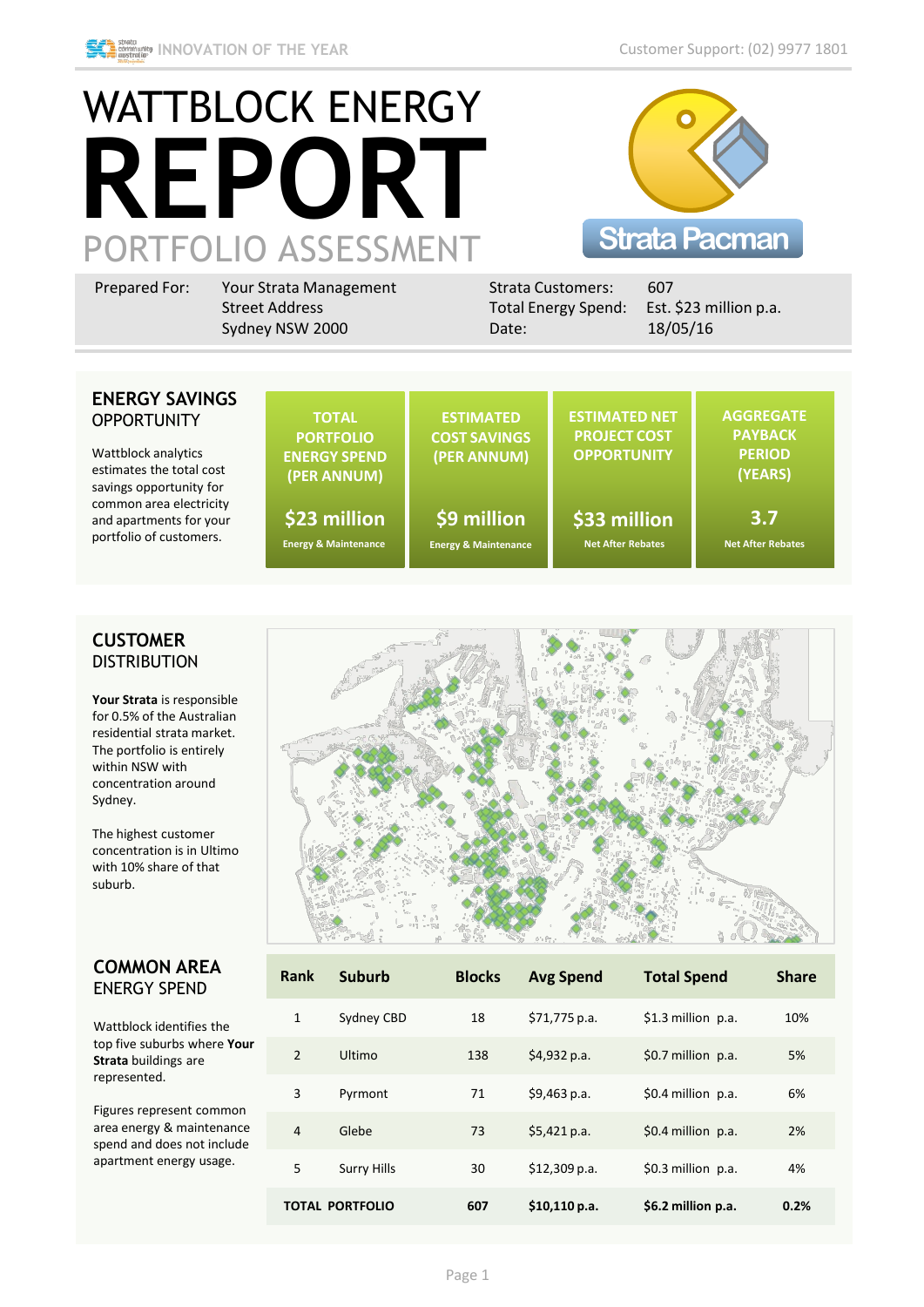#### **TOTAL BUILDING** ENERGY CONSUMPTION

**CUSTOMER BRFAKDOWN** 

are mostly Low Rise

energy spend.

0.2% of the total Australian market.

Wattblock portfolio

energy consumption can be reduced by 40% or \$9 million p.a.

Wattblock estimates the overall energy footprint of buildings within the portfolio including common areas and the aggregate energy usage of apartments.



| <b>Rank</b>    | <b>Strata Type</b>     | <b>Blocks</b> | <b>Avg Spend</b> | <b>Total Spend</b> | <b>Share</b> |
|----------------|------------------------|---------------|------------------|--------------------|--------------|
| 1              | Low Rise               | 525           | \$23,519 p.a.    | \$12 million p.a.  | 0.2%         |
| $\overline{2}$ | Mid Rise               | 58            | \$83,314 p.a.    | \$5 million p.a.   | 0.1%         |
| 3              | High Rise              | 26            | \$236,451 p.a.   | \$6 million p.a.   | 0.1%         |
|                | <b>TOTAL PORTFOLIO</b> | 607           | \$38,209 p.a.    | \$23 million p.a.  | 0.2%         |

### **PORTFOLIO BENCHMARK**

On average **Your Strata's** portfolio compares favourably with the average strata manager portfolio.

\$3,000

\$3,500

High Rise remains the biggest energy savings opportunity across the **Your Strata** portfolio.

**Your Strata's** portfolio is performing best in the High Rise category being 5% better than the average portfolio.

## ■ Your Strata **Avg Portfolio** Annual Savings Opportunity Per Apartment



| <b>Strata Type</b> | <b>Your Strata</b> | <b>Avg Portfolio</b> | <b>Difference</b> |  |
|--------------------|--------------------|----------------------|-------------------|--|
| High Rise          | $$2,785$ p.a.      | $$2,919$ p.a.        | \$133 p.a.        |  |
| Mid Rise           | \$2,143 p.a.       | $$2,205$ p.a.        | \$62 p.a.         |  |
| Low Rise           | \$1,862 p.a.       | \$1,893 p.a.         | \$31 p.a.         |  |
| <b>PORTFOLIO</b>   | $$2,099$ p.a.      | $$2,156$ p.a.        | \$57 p.a.         |  |
|                    |                    |                      |                   |  |

 $\checkmark$  Your Strata Portfolio Favourable